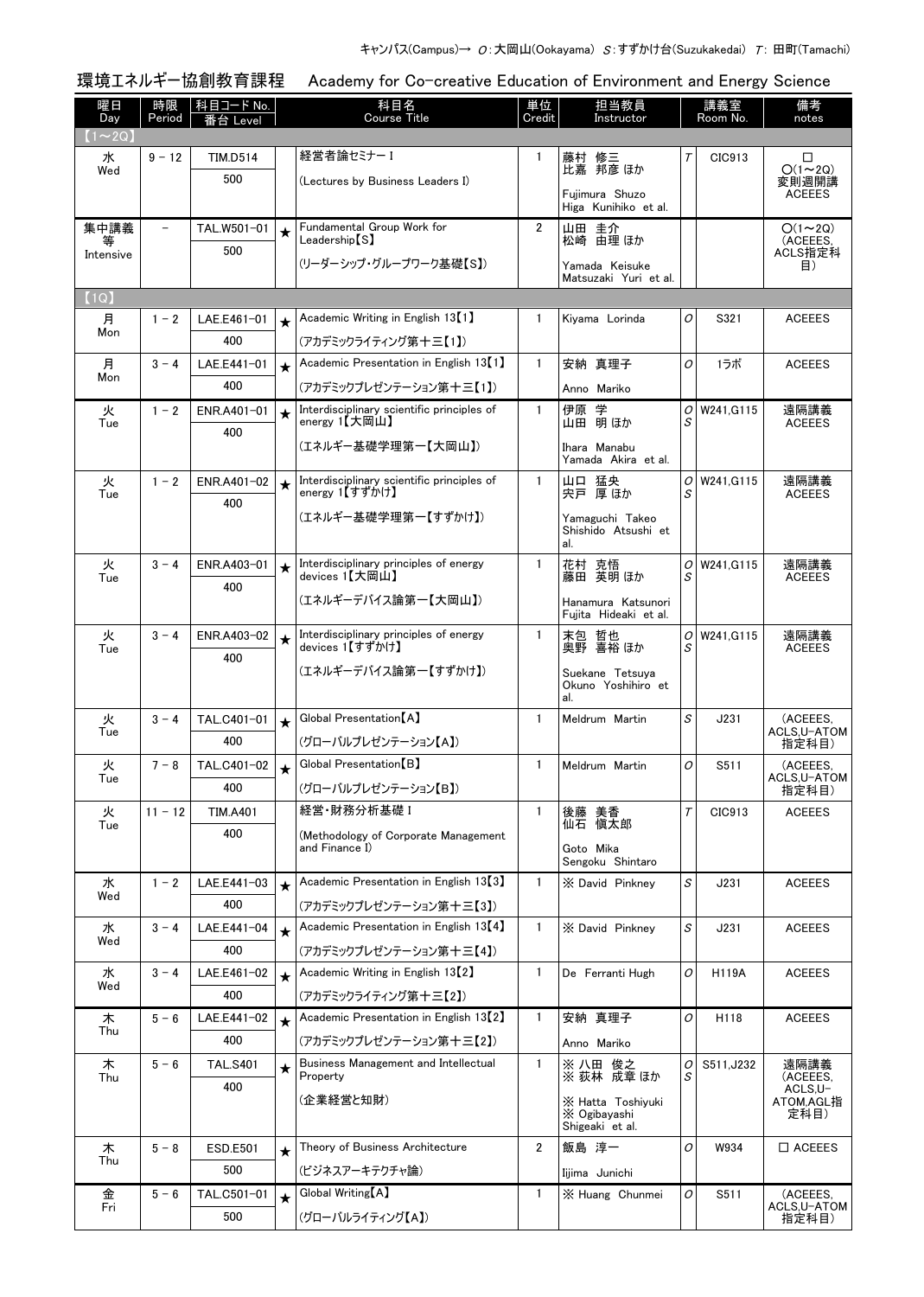| 環境エネルギ |  | ·協創教育課程 |  |
|--------|--|---------|--|
|        |  |         |  |

環境エネルギー協創教育課程 Academy for Co-creative Education of Environment and Energy Science

| 曜日<br>Day         | 時限<br>Period | 科目コード No.<br>番台 Level |         | 科目名<br><b>Course Title</b>                                  | 単位<br>Credit | 担当教員<br>Instructor                       | 講義室<br>Room No. |                | 備考<br>notes                   |  |
|-------------------|--------------|-----------------------|---------|-------------------------------------------------------------|--------------|------------------------------------------|-----------------|----------------|-------------------------------|--|
| (1Q)              |              |                       |         |                                                             |              |                                          |                 |                |                               |  |
| インターン             |              | TAL.I601-01           |         | リーダーシップ・オフキャンパスプロジェクト【A】                                    | 4            | 店橋 護                                     |                 |                | (ACEEES.                      |  |
| シップ<br>Internship |              | 600                   |         | (Leadership Off-Campus Project [A])                         |              | Tanahashi Mamoru                         |                 |                | ACLS, U-<br>ATOM,AGL指<br>定科目) |  |
| (2Q)              |              |                       |         |                                                             |              |                                          |                 |                |                               |  |
| 月<br>Mon          | $1 - 2$      | LAE.E462-01           | $\star$ | Academic Writing in English 14 [1]                          | $\mathbf{1}$ | Kiyama Lorinda                           | 0               | S321           | <b>ACEEES</b>                 |  |
|                   |              | 400                   |         | (アカデミックライティング第十四【1】)                                        |              |                                          |                 |                |                               |  |
| 月<br>Mon          | $3 - 4$      | LAE.E442-01           | $\star$ | Academic Presentation in English 14 <sup>[1]</sup>          | $\mathbf{1}$ | 安納 真理子                                   | 0               | 1ラボ            | <b>ACEEES</b>                 |  |
|                   |              | 400                   |         | (アカデミックプレゼンテーション第十四【1】)                                     |              | Anno Mariko                              |                 |                |                               |  |
| 月<br>Mon          | $3 - 4$      | <b>TAL.S601</b>       |         | 政策立案ワークショップ                                                 | $\mathbf{1}$ | 西田 亮介<br>※ 奥村 裕一                         | 0<br>S          | S511, J232     | 遠隔講義<br>(ACEEES,              |  |
|                   |              | 600                   |         | (Policy-making Workshop)                                    |              | Nishida Ryosuke                          |                 |                | ACLS,U-<br>ATOM,AGL指          |  |
|                   |              |                       |         |                                                             |              | X Okumura Hirokazu                       |                 |                | 定科目)                          |  |
| 火                 | $1 - 2$      | ENR.A402-01           |         | Interdisciplinary scientific principles of<br>energy 2【大岡山】 | $\mathbf{1}$ | 伊原 学<br>沖本 洋一 ほか                         | S               | $O$ W241, G115 | 遠隔講義<br><b>ACEEES</b>         |  |
| Tue               |              | 400                   |         |                                                             |              |                                          |                 |                |                               |  |
|                   |              |                       |         | (エネルギー基礎学理第二【大岡山】)                                          |              | Ihara Manabu<br>Okimoto Yoichi et al.    |                 |                |                               |  |
| 火                 | $1 - 2$      | ENR.A402-02           | $\star$ | Interdisciplinary scientific principles of                  | $\mathbf{1}$ | 山田 明<br>荒井 創ほか                           | 0               | W241.G115      | 遠隔講義                          |  |
| Tue               |              | 400                   |         | energy 2【すずかけ】                                              |              |                                          | S               |                | <b>ACEEES</b>                 |  |
|                   |              |                       |         | (エネルギー基礎学理第二【すずかけ】)                                         |              | Yamada Akira<br>Arai Hajime et al.       |                 |                |                               |  |
| 火                 | $3 - 4$      | ENR.A404-01           | $\star$ | Interdisciplinary principles of energy                      | $\mathbf{1}$ | 学<br>崇 ほか<br>伊原                          | 0               | W241.G115      | 遠隔講義                          |  |
| Tue               |              | 400                   |         | devices 2【大岡山】                                              |              | 笹部                                       | S               |                | <b>ACEEES</b>                 |  |
|                   |              |                       |         | (エネルギーデバイス論第二【大岡山】)                                         |              | Ihara Manabu<br>Sasabe Takashi et<br>al. |                 |                |                               |  |
| 火                 | $3 - 4$      | ENR.A404-02           | $\star$ | Interdisciplinary principles of energy                      | $\mathbf{1}$ | 山田 明                                     | $\overline{O}$  | W241.G115      | 遠隔講義                          |  |
| Tue               |              | 400                   |         | devices 2【すずかけ】                                             |              | 北村 房男 ほか                                 | S               |                | <b>ACEEES</b>                 |  |
|                   |              |                       |         | (エネルギーデバイス論第二【すずかけ】)                                        |              | Yamada Akira<br>Kitamura Fusao et        |                 |                |                               |  |
|                   |              |                       |         |                                                             |              | al.                                      |                 |                |                               |  |
| 火<br>Tue          | $5 - 6$      | TAL.C402-01           | $\star$ | Global Communication [A]                                    | $\mathbf{1}$ | 小泉 勇人<br>各教員                             | O               | S511           | (ACEEES.<br>ACLS,U-ATOM       |  |
|                   |              | 400                   |         | (グローバルコミュニケーション【A】)                                         |              | Koizumi Yuto                             |                 |                | 指定科目)                         |  |
|                   |              |                       |         |                                                             |              | et al.                                   |                 |                |                               |  |
| 水                 | $1 - 2$      | LAE.E442-03           |         | $\star$ Academic Presentation in English 14[3]              | 1            | X David Pinkney                          | S               | J231           | <b>ACEEES</b>                 |  |
| Wed               |              | 400                   |         | (アカデミックプレゼンテーション第十四【3】)                                     |              |                                          |                 |                |                               |  |
| 水<br>Wed          | $3 - 4$      | LAE.E442-04           | $\star$ | Academic Presentation in English 14 [4]                     | $\mathbf{1}$ | X David Pinknev                          | S               | J231           | <b>ACEEES</b>                 |  |
|                   |              | 400                   |         | (アカデミックプレゼンテーション第十四【4】)                                     |              |                                          |                 |                |                               |  |
| 水<br>Wed          | $3 - 4$      | LAE.E462-02           | $\star$ | Academic Writing in English 14 <sup>[2]</sup>               | $\mathbf{1}$ | De Ferranti Hugh                         | $\mathcal{O}$   | <b>H119A</b>   | <b>ACEEES</b>                 |  |
|                   |              | 400                   |         | (アカデミックライティング第十四【2】)                                        |              |                                          |                 |                |                               |  |
| 木<br>Thu          | $1 - 2$      | TAL.C402-02           | $\star$ | Global Communication [B]                                    | $\mathbf{1}$ | 小泉 勇人<br>各教員                             | 0               | S511           | (ACEEES,<br>ACLS, U-ATOM      |  |
|                   |              | 400                   |         | (グローバルコミュニケーション【B】)                                         |              | Koizumi Yuto                             |                 |                | 指定科目)                         |  |
|                   |              |                       |         |                                                             |              | et al.                                   |                 |                |                               |  |
| 木                 | $5 - 6$      | LAE.E442-02           | $\star$ | Academic Presentation in English 14 [2]                     | $\mathbf{1}$ | 安納 真理子                                   | O               | H118           | <b>ACEEES</b>                 |  |
| Thu               |              | 400                   |         | (アカデミックプレゼンテーション第十四【2】)                                     |              | Anno Mariko                              |                 |                |                               |  |
| 木                 | $5 - 6$      | TAL.C402-03           | $\star$ | Global Communication [C]                                    | $\mathbf{1}$ | 小泉 勇人                                    | S               | J231           | (ACEEES.                      |  |
| Thu               |              | 400                   |         | (グローバルコミュニケーション【C】)                                         |              | 各教員                                      |                 |                | ACLS,U-ATOM<br>指定科目)          |  |
|                   |              |                       |         |                                                             |              | Koizumi Yuto<br>et al.                   |                 |                |                               |  |
| 金                 | $5 - 6$      | TAL.C501-02           | $\star$ | Global Writing [B]                                          | 1            | X Huang Chunmei                          | S               | J231           | (ACEEES,                      |  |
| Fri               |              | 500                   |         | (グローバルライティング【B】)                                            |              |                                          |                 |                | ACLS, U-ATOM<br>指定科目)         |  |
| 金                 | $7 - 8$      | <b>TAL.S403</b>       | $\star$ | <b>Challenging Global Issues</b>                            | 1            | ※赤阪 清隆                                   | О               | S511, J232     | 遠隔講義                          |  |
| Fri               |              | 400                   |         | (グローバル課題への挑戦)                                               |              | 小林 能直                                    |                 |                | (ACEEES,<br>ACLS, U-          |  |
|                   |              |                       |         |                                                             |              | X Akasaka Kiyotaka<br>Kobayashi Yoshinao |                 |                | ATOM,AGL指<br>定科目)             |  |